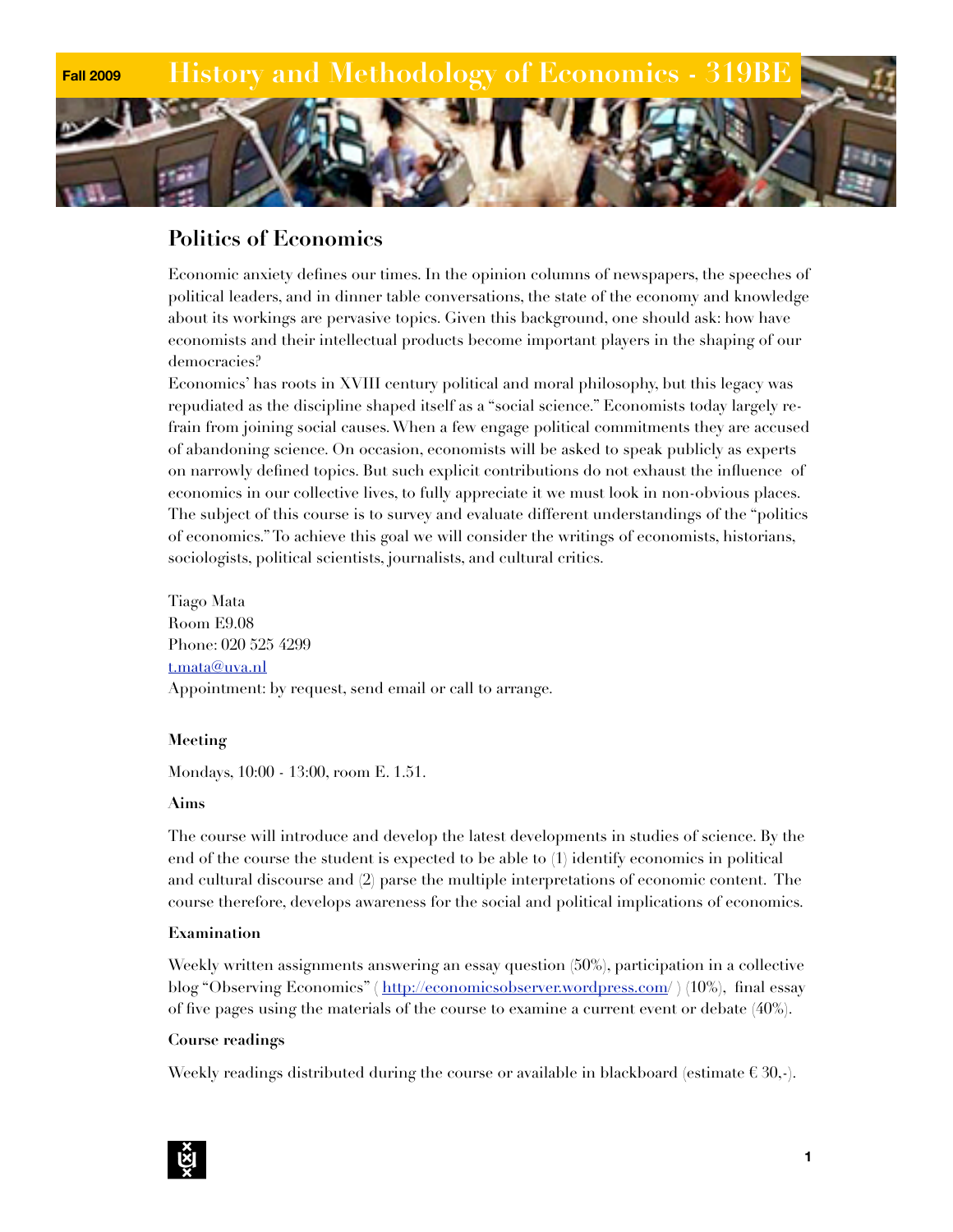#### **READING LIST AND SKETCH OF WEEK DISCUSSIONS**

*All [pdf] are available in blackboard, the remaining texts are hardcopy handed out in the first lecture.* 

#### **W1: Introduction to the course, experts, publics and culture.**

The discipline of philosophy and methodology of science has become increasingly interested on how science shapes culture and society. Alongside the study of the production of knowledge, we have began to probe its consumption. Science redefines the identities of individuals by changing their perception of their place in nature. Recently, science has brought to the public agenda an awareness of environmental and biological insult. Global warming, nuclear proliferation, terrorism, and epidemics have become major political concerns. It is nearly consensual that in the coming decades major decisions must be made for the preservation of human welfare. As science grew in importance in public discourse so did economics. Most items in the current agenda have economic dimensions and the structure of the world economy seems to require redesign. This lecture will introduce concepts that will help us follow economics through culture. We will also discuss how economics became the dominant social science across the world.

#### *Readings*:

- \* Michel Foucault. 1977. "Panopticism" in *Discipline and Punish: The Birth of the Prison.* New York: Vintage Books.195-228*.*
- \* Massimiano Bucchi and Federico Neresini. 2008. "Science and Public Participation" in E.J. Hackett, O. Amsterdamska, M. Lynch, J. Wajcman. (ed.) *The Handbook of Science and Technology Studies*. Cambridge, MA: MIT Press. 449-472.
- \* Mary Morgan. 2003. "Economics" in *Cambridge History of Science, Volume 7, The Modern Social Sciences.* Porter, T. and Ross, D. (ed.). Cambridge: Cambridge University Press. 275-305.
- \* Charles Thorpe. 2008. "Political Theory in Science and Technology Studies" in E.J. Hackett, O. Amsterdamska, M. Lynch, J. Wajcman. (ed.) *The Handbook of Science and Technology Studies*. Cambridge, MA: MIT Press. 63-82.

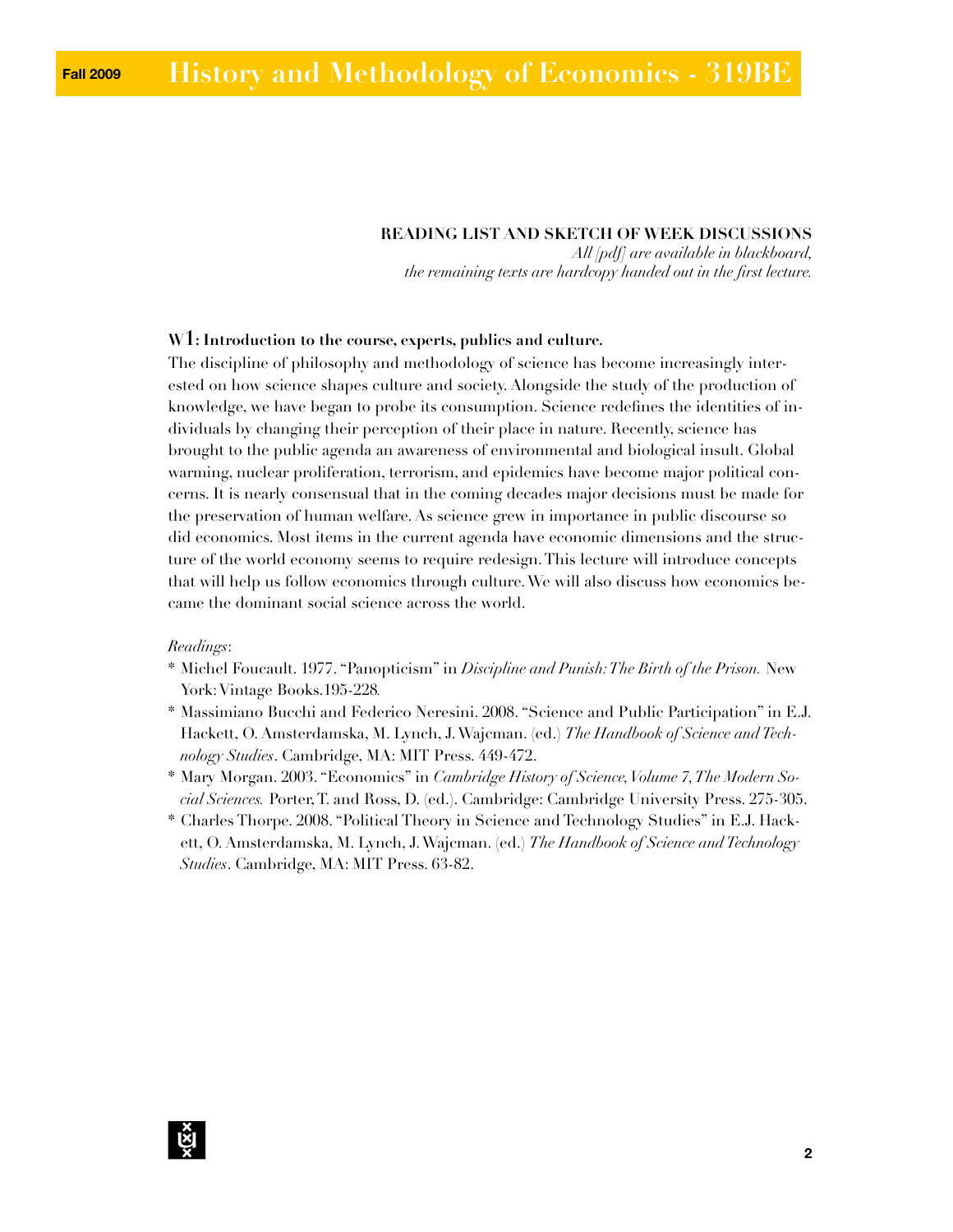*Act 1. When economists meet power...*

# **W2: War technique.**

Historians have addressed the Second World War as a turning point in the history of economics. In the war effort economists joined engineers and physicists in developing and implementing routines for optimization. The tools they designed established the analytical infrastructure of contemporary economics. This foundational story suggests that we should examine economics as a science of control and management in relation to its involvement in war and the military. In this class we will discuss how international conflict, be it World War or Cold War, has shaped the development and reach of economic ideas.

#### *Readings:*

- \* Mark Guglielmo. 2008. "The Contributions of Economists to Military Intelligence in World War II" in *Journal of Economic History*. 68(1). 109-150. **[pdf]**
- \* Philip Mirowski. 2002. "The Military, the Scientists, and the Revised Rules of the Game." In *Machine Dreams. Economics Becomes a Cyborg Science*. Cambridge: Cambridge University Press. 190-231.
- \* M.S. Morgan and M. Rutherford. 1998. "Postwar Economics: The Character of the Transformation" in *From Interwar Pluralism to Postwar Neoclassicism*. Durham, NC: Duke University Press. 1-26. **[pdf]**

# **W3: From the new right, a battle for freedom.**

In the wake of the Second World War social democratic parties were elected to government in the majority of western countries. The rapid welfare and economic reforms that followed prompted many intellectuals to consider the political implications of state planning. To these liberal or libertarian authors the purpose of economics was to elucidate on the limits of the control economy. They linked the pursuit of political freedom with economic rights to private property, minimal government, and free trade. In this class we will discuss how these libertarian authors developed a theory of government that draws extensively on the interplay of economic interests and institutions.

*We will see excerpts from the documentary by Greg Barker and William Cran. 2002. Commanding Heights: The Battle for the World Economy. PBS. and have a class discussion about them.* 

#### *Readings:*

- \* Milton Friedman. 1962. "The Relation Between Economic Freedom and Political Freedom." in *Capitalism and Freedom.* University of Chicago Press. 7-21.
- \* F.A. Hayek. 1976 [1946]. "Security and Freedom" and "Why the Worst get on Top" in *The Road to Serfdom.* Routledge. 89-113.

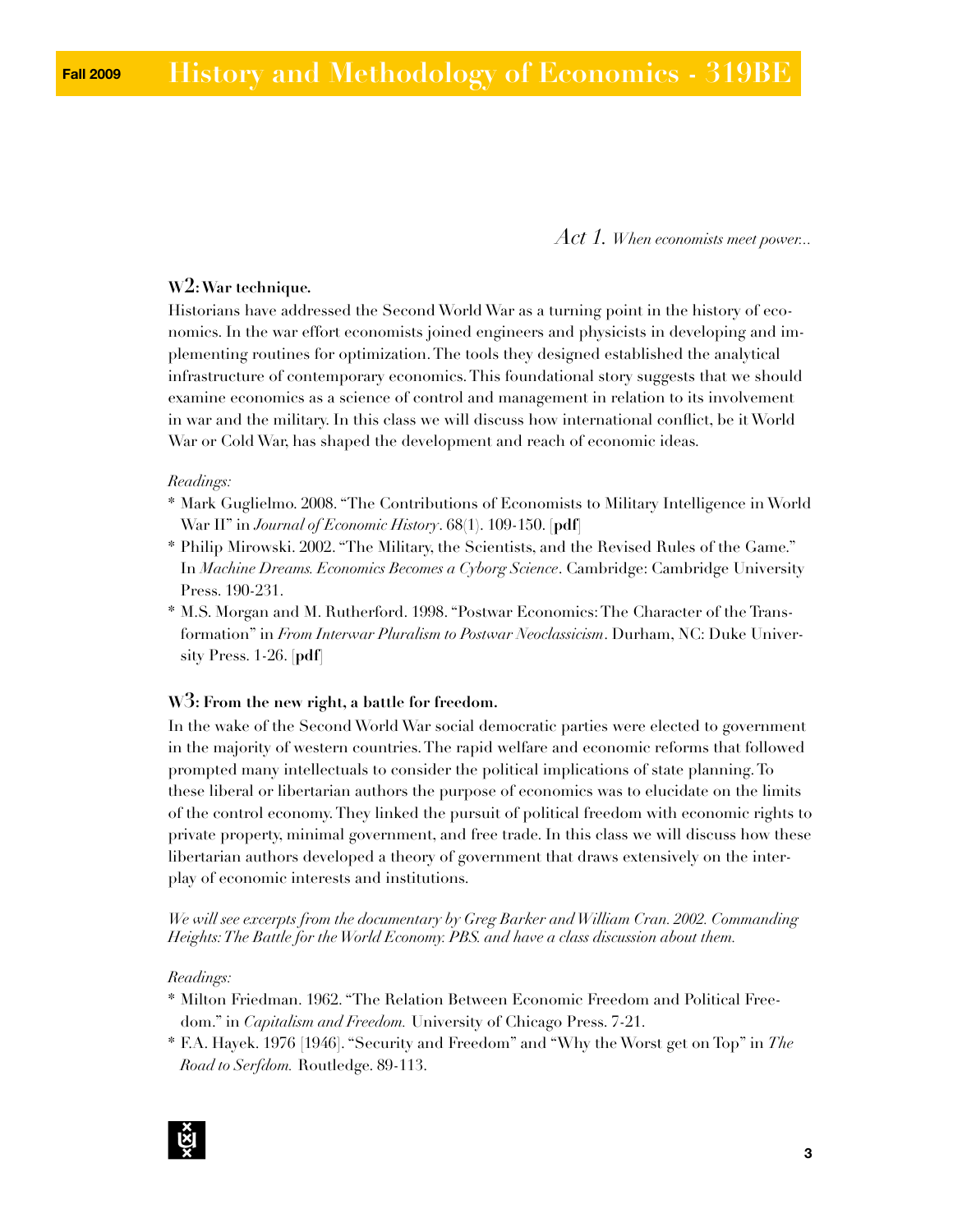\* James M. Buchanan and Gordon Tullock. 1965. [1962]."Democratic Ethics and Economic Efficiency" and "Pressure Groups, Special Interests, and the Constitution." in *Calculus of Consent*. University of Michigan Press. 265-295.

# **W4: From the New Left an offensive against freedom.**

Libertarian ideas, notably as they influenced the economies and polities of Latin America, were accompanied by autocratic regimes. Inequality between and within nations increased while states withdrew from managing the economy, privatizing social services and liberalizing labour and trade standards. In response, a discourse emerged that blamed liberalism, globalization and corporations. These narratives focus on how economists in government, in corporations and in para-political institutions, such as think-tanks, sought to steer decision makers and circumvent democracy. We will contrast these narratives with the arguments offered the previous week about the extension of freedom through the rule of private property and individualism.

*We will see excerpts from the documentary by Adam Curtis. 2007. The Trap: What Happened to Our Dream of Freedom. BBC. and have a class discussion about them.* 

#### *Readings:*

- \* Richard Cockett. 1995. "A Counfounded Nuisance" The IEA at Work" in *Thinking the Unthinkable. Think tanks and the Economic Counter Revolution, 1931-1983.* London: Fontana Press. 159-199.
- \* Naomi Klein. 2007. "The Other Doctor Shock Milton Friedman and the Search for a Laissez-Faire Laboratory." and "States of Shock – The Bloody Birth of the Counterrevolution." In *The Shock Doctrine*. New York: Metropolitan Books. 49-97.

### **W5: Market technique.**

For economists markets are unproblematic. Economists do not ask what a market is or how it comes into existence. Traditionally, their contribution is to study what occurs when a market is already formed or to diagnose the consequences of its absence. Sociologists on the other hand have been fascinated by how markets organize social interactions. A recent literature, has looked as economists as the designers of markets. In this light, economics provides blueprints to economic agents on how they should behave, and what a market should do. This connection between economists and market participants entails that the world begins to resemble the world in economists' abstract models.

#### *Readings:*

\* Donald MacKenzie. 2006. "Transforming Finance" and "Theory and Practice" in *An Engine, Not a Camera. How Financial Models Shape Markets.* Cambridge, MA: MIT Press. 37-88.

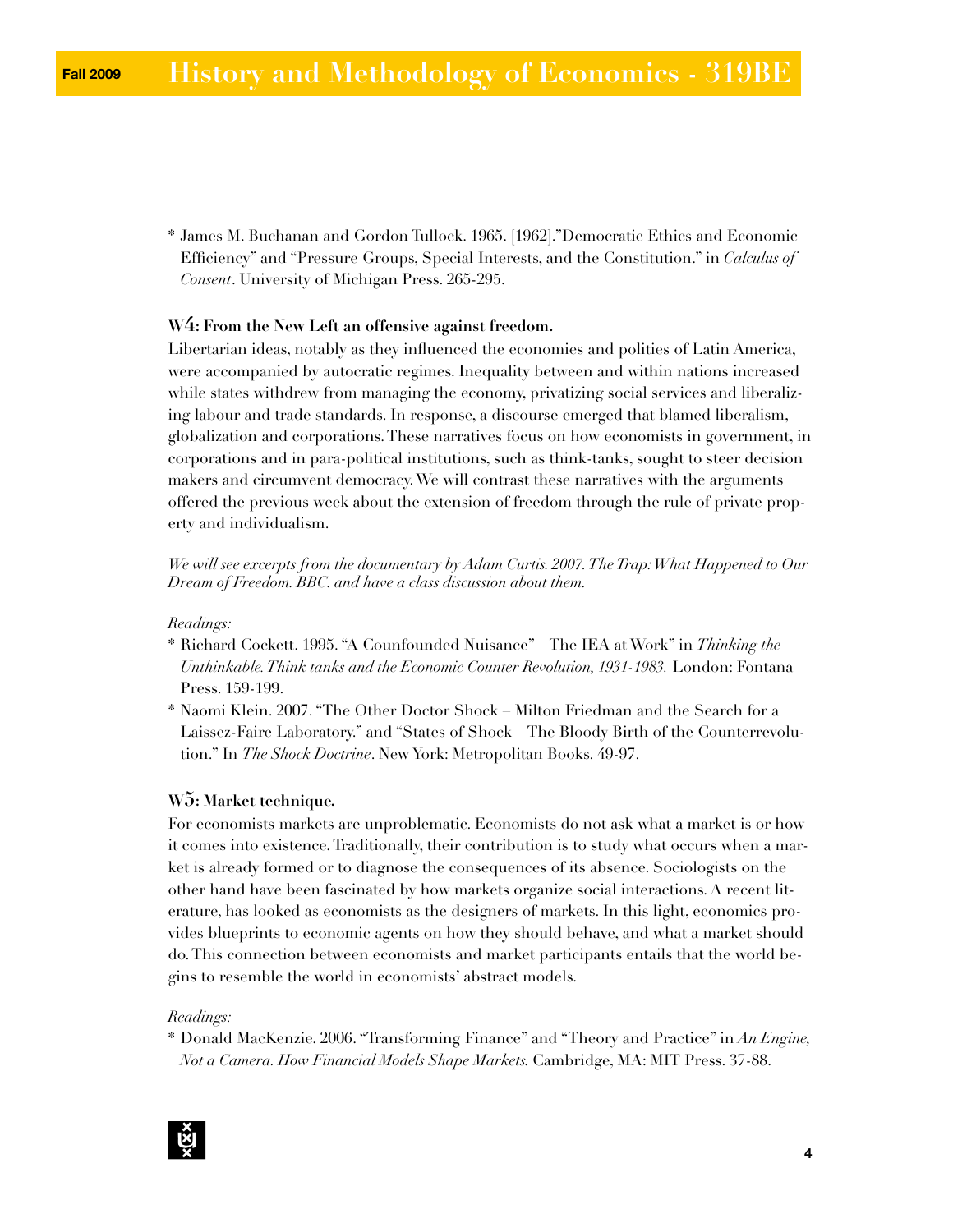\* Donald MacKenzie and Yuval Millo. 2003. "Constructing a Market, Performing Theory: The Historical Sociology of a Financial Derivatives Exchange" in *American Journal of Sociology.* 109(1). 107-145. **[pdf]**

*We will see excerpts from the documentary by Niall Ferguson. 2009. The Ascent of Money. PBS. and have a class discussion about them.*

*Act 2. ... and then they became intimate.*

# **W6: Person and Identity.**

Economic concepts have travelled far and wide within academia. Disciplines as diverse as law, biology and psychology make reference to optimization, efficiency, utility, and preferences. This cross fertilization is not new. Famously, in the XIX century the ideas of Charles Darwin owed something to the political economy of Robert Malthus and his study of population. But while in the past economics' influence on other disciplines was unsystematic, we now witness a comprehensive and widespread movement that some have called "economic imperialism." The purpose of this class is to characterize current "economic imperialism" ad to see it expressed in the (sociological) treatment of identity.

# *Readings:*

- \* George A. Akerlof and Rachel E. Kranton. 2000. "Economics and Identity" in *Quarterly Journal of Economics* 115(3). 715-753. **[pdf]**
- \* Edward P. Lazear. 2000. "Economic Imperialism" in *Quarterly Journal of Economics* 115(1). 99-146. **[pdf]**
- \* George Stigler. 1984. "Economics: The Imperial Science?" in *Scandinavian Journal of Economics.* 86(3). 301-313. **[pdf]**

# **W7: Bodies and blood.**

Our understanding of our bodies is informed by culture. The ways we perceive good health and its maintenance has changed dramatically in recent years with the genetic revolution in biomedical sciences. The projected new treatments envision the end of many chronic and deadly illnesses and have sparked the public imagination. And so too they have forced a reconfiguration of how health services are organized. Economics contributes explicitly to management of health services with its cost benefit analysis, but it also engages these transformations at a deeper and symbolic level. Blood can be seen as a commodity to be exchanged or as a gift offered to others. Blood can be seen as a savings account anticipating illness. The cultural meanings of blood are thus economic. Our goal is to identify how these new framings shape the provision of health.